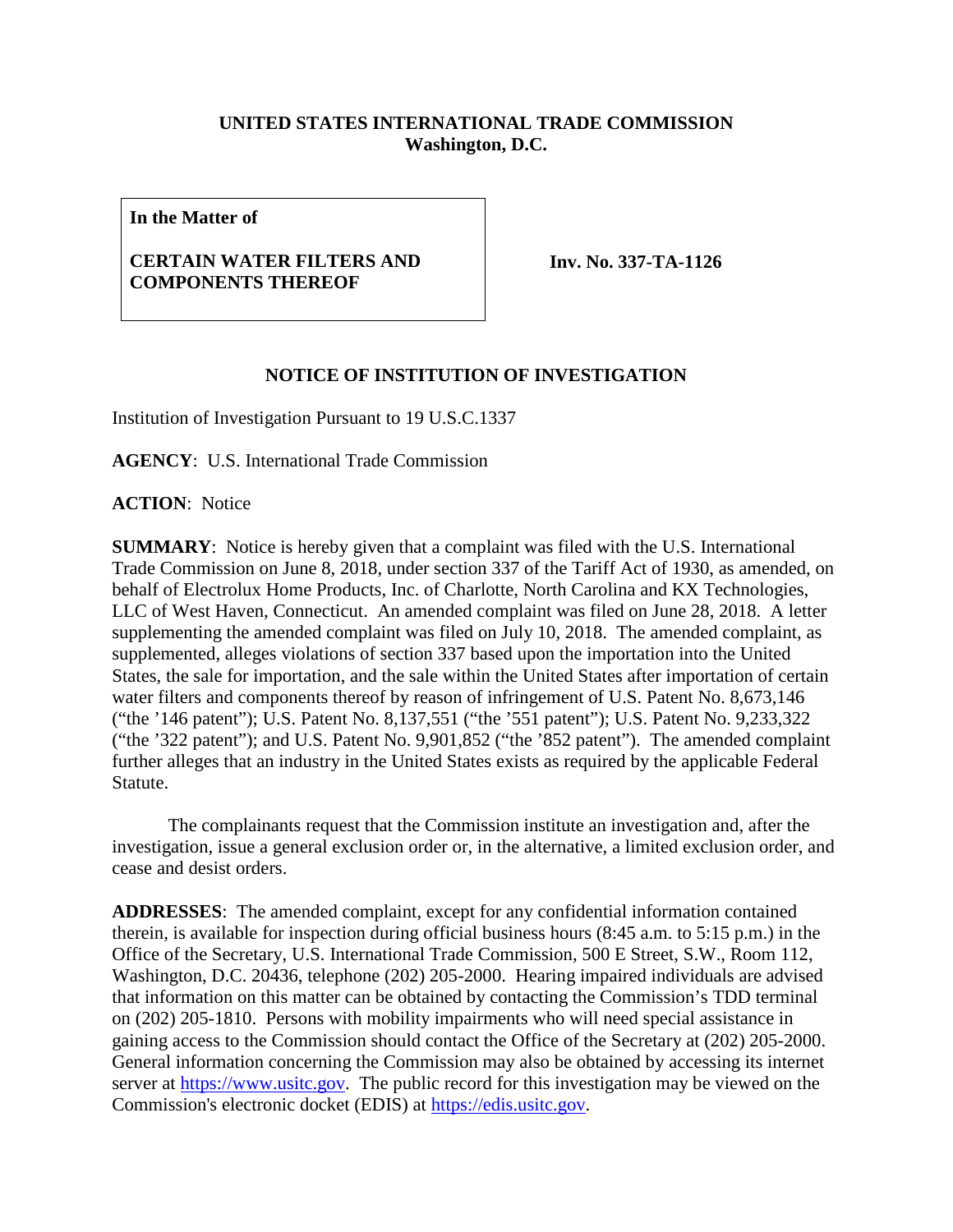**FOR FURTHER INFORMATION CONTACT**: Pathenia M. Proctor, The Office of Unfair Import Investigations, U.S. International Trade Commission, telephone (202) 205-2560.

## **SUPPLEMENTARY INFORMATION**:

**AUTHORITY**: The authority for institution of this investigation is contained in section 337 of the Tariff Act of 1930, as amended, 19 U.S.C. 1337, and in section 210.10 of the Commission's Rules of Practice and Procedure, 19 C.F.R. 210.10 (2018).

**SCOPE OF INVESTIGATION**: Having considered the amended complaint, the U.S. International Trade Commission, on July 26, 2018, **ORDERED THAT** –

(1) Pursuant to subsection (b) of section 337 of the Tariff Act of 1930, as amended, an investigation be instituted to determine whether there is a violation of subsection  $(a)(1)(B)$  of section 337 in the importation into the United States, the sale for importation, or the sale within the United States after importation of products identified in paragraph (2) by reason of infringement of one or more of claims 1-3, 6, 7, and 15 of the '146 patent; claim 49 of the '551 patent; claims 1-3, 7-9, and 12-15 of the '322 patent; and claims 1, 4-6, 9-11, 14-18, and 21-31 of the '852 patent; and whether an industry in the United States exists as required by subsection  $(a)(2)$  of section 337;

(2) Pursuant to section 210.10(b)(1) of the Commission's Rules of Practice and Procedure, 19 C.F.R. 210.10(b)(1), the plain language description of the accused products or category of accused products, which defines the scope of the investigation, is "water filter cartridges for refrigerators, including water filter cartridge assemblies and interconnection subassemblies";

(3) For the purpose of the investigation so instituted, the following are hereby named as parties upon which this notice of investigation shall be served:

(a) The complainants are:

Electrolux Home Products, Inc. 10200 David Taylor Drive Charlotte, NC 28262

KX Technologies, LLC 55 Railroad Avenue West Haven, CT 06516

(b) The respondents are the following entities alleged to be in violation of section 337, and are the parties upon which the amended complaint is to be served: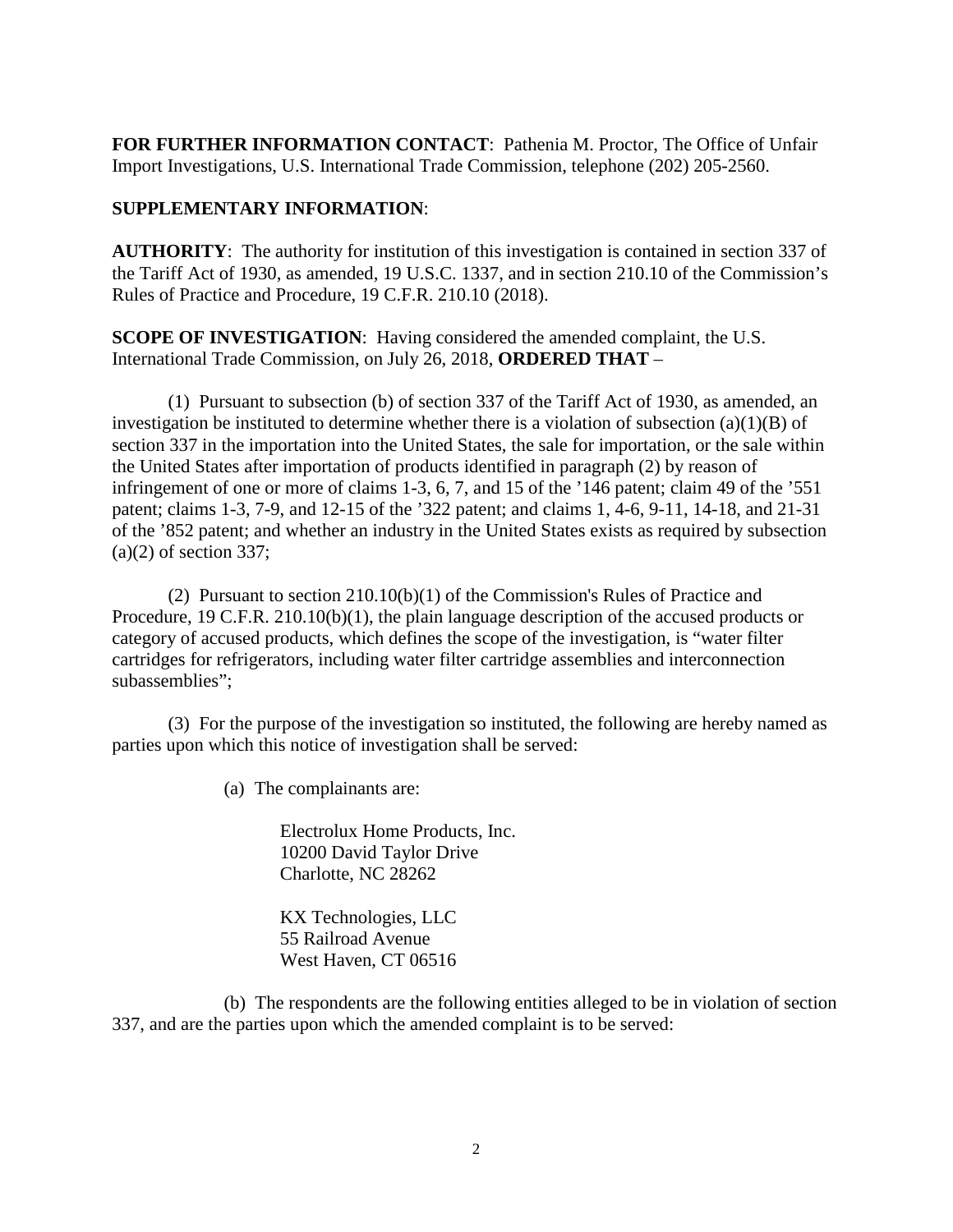Shenzen Calux Purification Technology Co., **Limited** No. 7-3, The Second Industrial Zone Fudigang Pingdong Community Pingdi Street, Longgang District, Shenzen Guangdong, China 518100

Ningbo Pureza Limited No. l Floor, Shanshan Industrial Park Jishigang, Yinzhou Ningbo, China 315100

JiangSu Angkua Environmental Technical Co., Ltd. Chai Wan Industrial Park RuGao, China 226500

Ecopure Filter Co., Ltd. 266 Yanquing Arterial Highway, Jimo Qindao, China 266000

Shenzhen Dakon Purification Tech Co., Ltd. 101, No. 7-3, Fudigang Second Industrial Area, Pingdong Community Pingdi Sreet, Longgng Dist., Shenzhen Guangdong, China 518100

HongKong Ecoaqua Co., Limited Hong Kong Rm 2105 JQD2732 Trend Centre 29-31 Cheng Lee St. Wan Chai, Hong Kong, CHINA, Area Code 852

Ecolife Technologies, Inc. 17910 Ajax Circle City of Industry, CA 91748

Crystala Filters LLC 555 Preakness Avenue, Suite 301 Patterson, NJ 07502

(c) The Office of Unfair Import Investigations, U.S. International Trade Commission, 500 E Street, S.W., Suite 401, Washington, D.C. 20436; and

(4) For the investigation so instituted, the Chief Administrative Law Judge, U.S. International Trade Commission, shall designate the presiding Administrative Law Judge.